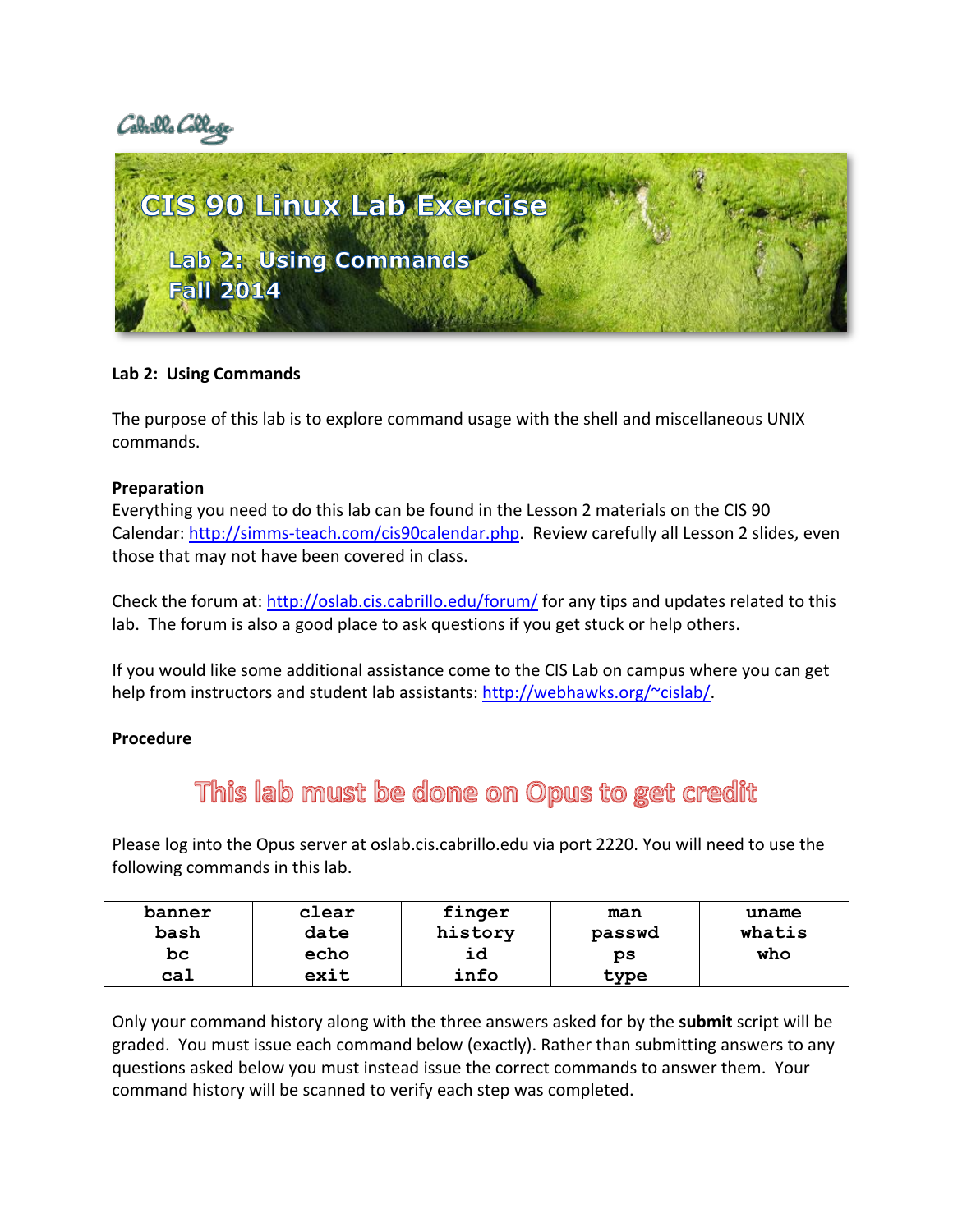#### **The Shell**

- 1. What shell are you currently using? What command did you use to determine this? (Hint: We did this in Lab 1)
- 2. The **type** command shows where a command is located. This is how you determine the name of the directory a command is located in. Note it will only search for a command along the path and complain if it was not found. Enter each the following commands and discover where the commands such as **man**, **uname, tryme** etc. are located.
	- **type man type uname type tryme type echo type type type bogus**

Can the **type** command take multiple arguments? Try: **type man uname type**

- 3. Use the **echo** command to show the value of all these shell variables.
	- **echo \$HOME echo \$TERM echo \$LOGNAME echo \$PS1 echo \$SHELL echo \$PATH**

Can you specify more than one variable as an argument? Try it. **echo \$TERM \$HOME \$LOGNAME**

Use the **echo** command again and notice why the **\$** metacharacter is important. **echo \$LOGNAME echo LOGNAME**

What happens with a variable that does not exist? Try: **echo \$BOGUS**

Now try supplying both text and variables as arguments to the echo command: **echo I am \$LOGNAME and I like the \$SHELL shell**

4. Use the following to display your terminal type and compare it to your terminal device: **echo \$TERM tty**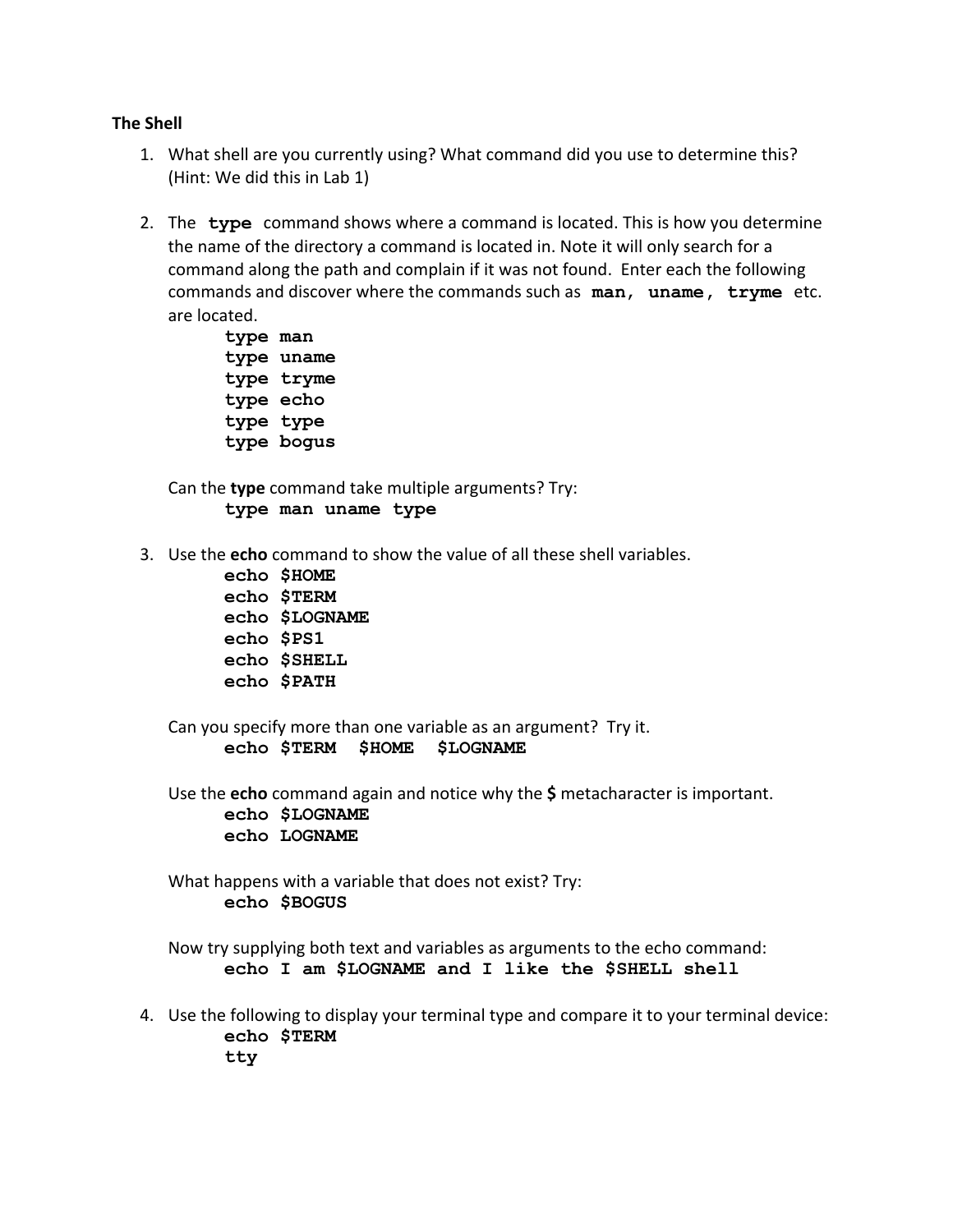Note that your terminal type (\$TERM) and terminal device (**tty** output) are two different things.

Set the TERM environment variable to "dumb", and execute the **clear** command. What happens?

```
TERM="dumb"
clear
```
Show the new setting then set TERM to "vt100" or "ansi". What happens now with the clear command?

```
echo $TERM
TERM="ansi"
clear
```
- Set the TERM environment variable back to what it was when you logged in. **TERM="xterm"**
- 5. What happens when you enter the following commands? Why?
	- **DATE Date date**
- 6. What results do you get from the command: **who -g** What program outputs the "invalid option" error message?
- 7. Enter each command below (exactly) and observe the results. How many arguments does each of the following command lines have?

```
echo one two threefour
echo "My TERM type is" $TERM
echo one.two.three
```
8. What is the difference in output between the following two commands? Note, the \$ and > are part of the prompt, you don't need to type them.

```
$ echo red 'white
> and blue'
```
and

\$ **echo red white \**

```
> and blue
```
Note: the *Enter* key is pressed immediately after the last character of each line.

9. Use the shell metacharacter "**;**" to write out a one line command that will clear the screen, print out the date and the current month's calendar.

\$ \_\_\_\_\_\_\_\_\_\_\_\_\_\_\_\_\_\_\_\_\_\_\_\_\_\_\_\_\_\_\_\_\_\_\_\_\_\_\_\_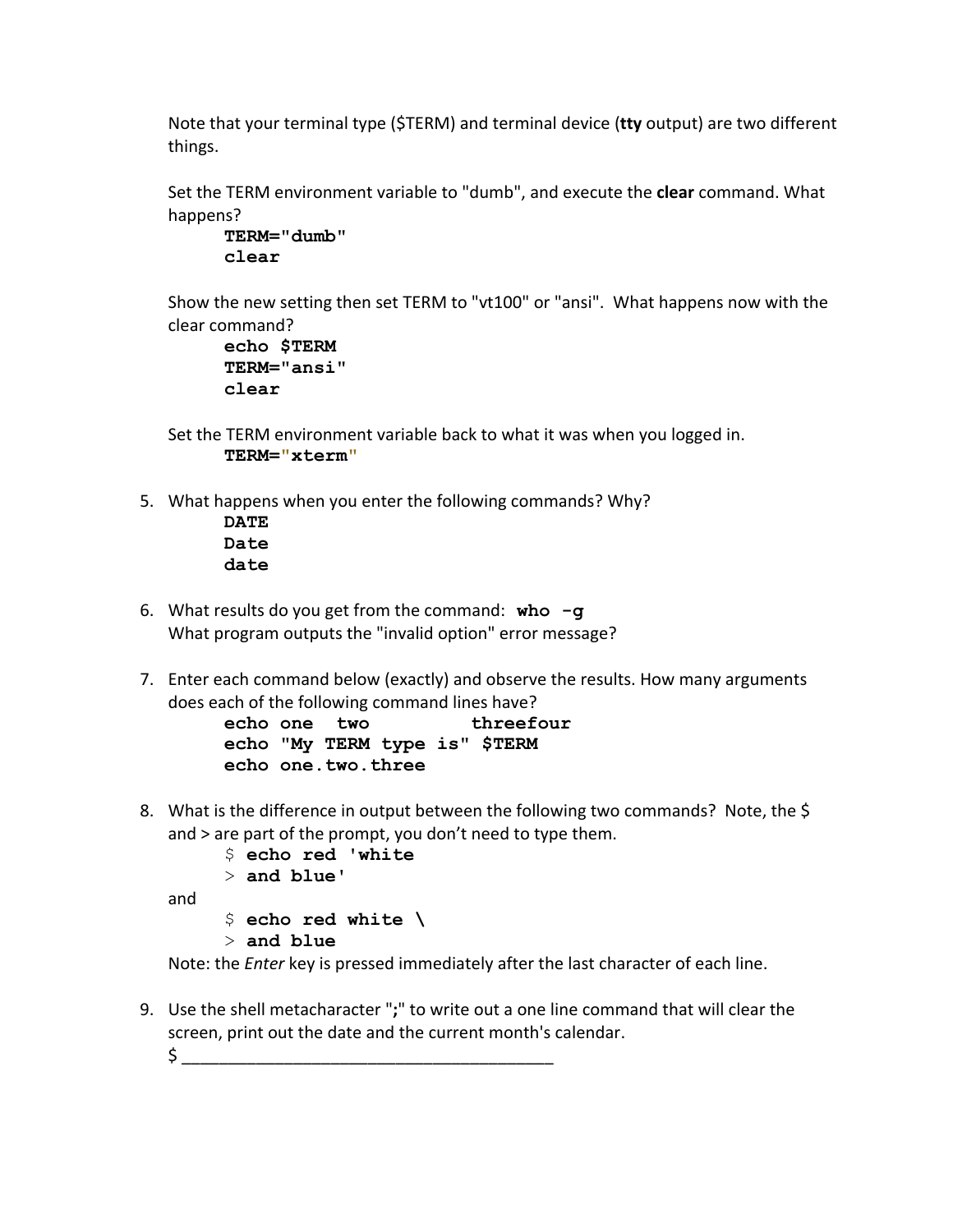#### **Commands**

- 10. **If you have not already done so, use the passwd command to change your password. Name three things you should never do with your password:**
	- **1.\_\_\_\_\_\_\_\_\_\_\_\_\_\_\_\_\_\_\_\_**
	- **2.\_\_\_\_\_\_\_\_\_\_\_\_\_\_\_\_\_\_\_\_**
	- **3.\_\_\_\_\_\_\_\_\_\_\_\_\_\_\_\_\_\_\_\_**
- 11. **Use a single uname command with the necessary options to display ONLY the**  *network node hostname,* **the** *kernel release* **number and the** *operating system.* **Your command should produce the following output exactly:**

**oslab.cis.cabrillo.edu 2.6.32-431.23.3.el6.i686 GNU/Linux**

**Hint: Use the man uname command, scroll up/down and use q to quit.**

12. **What is the difference in output between the following two commands?**

**banner I am fine banner "I am fine"** 

13. **guest90 is another user account on Opus. Use the finger command to find out what guest90's plan is. (Hint: Use guest90 as an argument to the finger command.)**

**guest90's plan:**

14. **What is the UID (User ID) number for your own account? (Hint: we did this in Lab 1)**

#### **Using online documentation**

- 15. Issue a **man bc** command. Scroll up and down then use **q** to quit.
- 16. What is the **whatis** command? Use the command with the argument: **bc** How does this compare to using the **man** command with **-f** option? **man -f bc**
- 17. Is **tryme** a UNIX command? Use the commands you know to find out.
- 18. Use the manual pages and the **who** command to output a count of the number of users logged on.